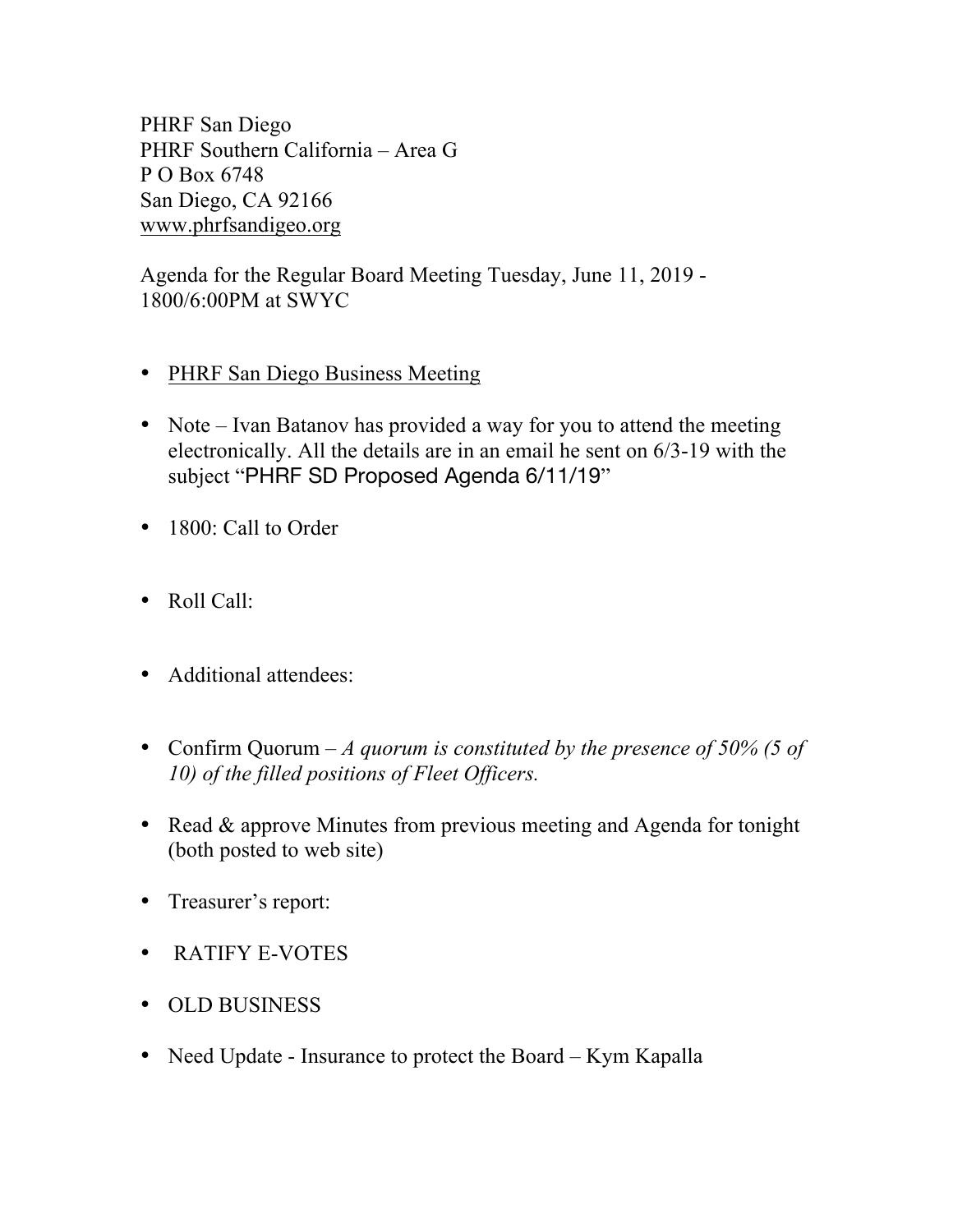- Need Update Incorporate Board Jon Gardner
- NEW BUSINESS
- ORR-Ez
- Need Update Attendance at these meetings from the ByLaws: ARTICLE VII. TERMS OF OFFICE AND MEETINGS 3. If a member of the Fleet Executive Board is absent from three (3) consecutive meetings a proposal will be issued from the Fleet Chairman and voted by the Executive Board to declare the position vacant. A vacant position will be filled by appointment by the Fleet Executive Board. During the period of vacancy, the position does not count in establishing a quorum – *Discussion agreed – Fleet Chair to write letters to all local clubs asking that they send a handicapper*
- STANDING REPORTS
- Fleet Chairman:
- Vice Chairman:
- Chief Handicapper:
- Fleet Secretary:
- Roster Secretary:
- Data Systems Officer:
- Public Relations:
- Fleet Scorer:
- Treasurer:
- Past Fleet Chairman:
- Next Meeting: July 9, 2019
- Adjourn PHRF San Diego Business Meeting
- 1900 HANDICAPPING BUSINESS MEETING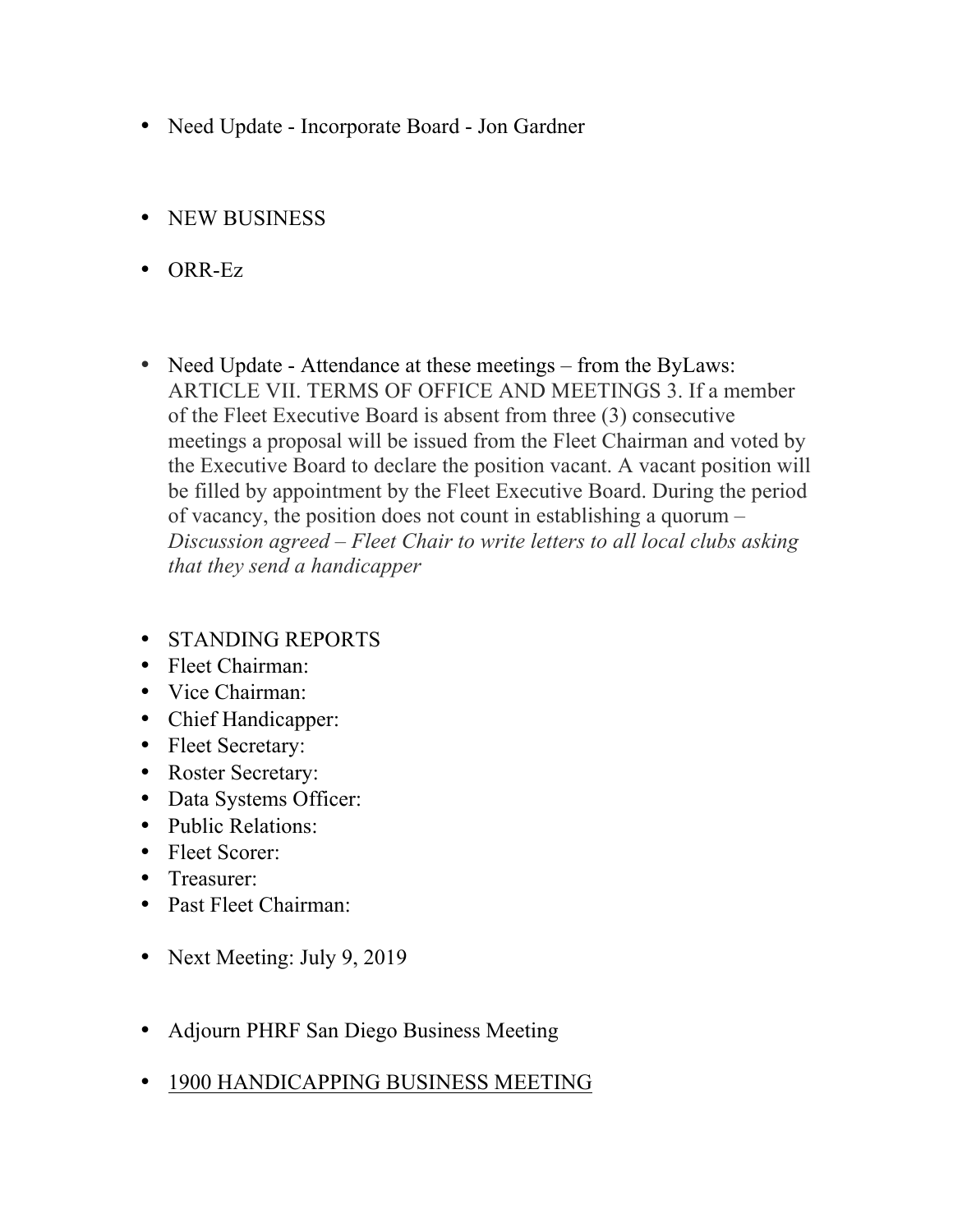- Call to Order
- Additional attendees:
- Handicappers:
- Confirm Quorum *A quorum is constituted by the presence of a quorum of the Executive Board plus representation by a minimum of 3 SDAYC member clubs and a minimum of 3 of the current classes. The Fleet Executive Board can be counted for the purpose of ensuring representation of either the 3 SDAYC member clubs or the 3 classes.*
- Member Brad Alberts, El Sueno, would like to address the Board authorized 5 minutes
- RATIFY E-VOTES
- Email Vote Nauti Cal, 61246, Beneteau Oceanis 331 Chief Handicapper recommends 159/159/159 – Vote: YES 10, NO 0 – voting: Ivan Batanov, Lani Spund, Keith Ericson, Chris Winnard, Chris Bennett, Jon Gardner, Gerral David, Brian Fritzges, Charlie Jenkins, Erik Rogers
- TEMPORARY RATINGS ABOUT TO EXPIRE *A Temporary Rating may be provided by Chief handicapper in the event a handicap is requested to race in an upcoming race which will take place before a meeting, and the board is unable to vote on the rating (Prior to race). The request should be email approved or voted on at next board meeting to make permanent. In the event at a board meeting where an owner has submitted an application, fees are paid, but the Board believes it does not have sufficient data or information to accurately rate a boat, a Temporary rating may be provided with the understanding the owner should submit race results during the three months to show data, to verify the Temporary Rating. Temporary rating may be adjusted after review of results. In the event the data is not provided the temporary rating will be considered expired at the end of 120 days. A new complete application (Minus Fees) will need to be presented to board to have the boat considered again for a PHRF certificate. The Chief Handicapper may, at his or her discretion, renew the Temporary Rating twice.*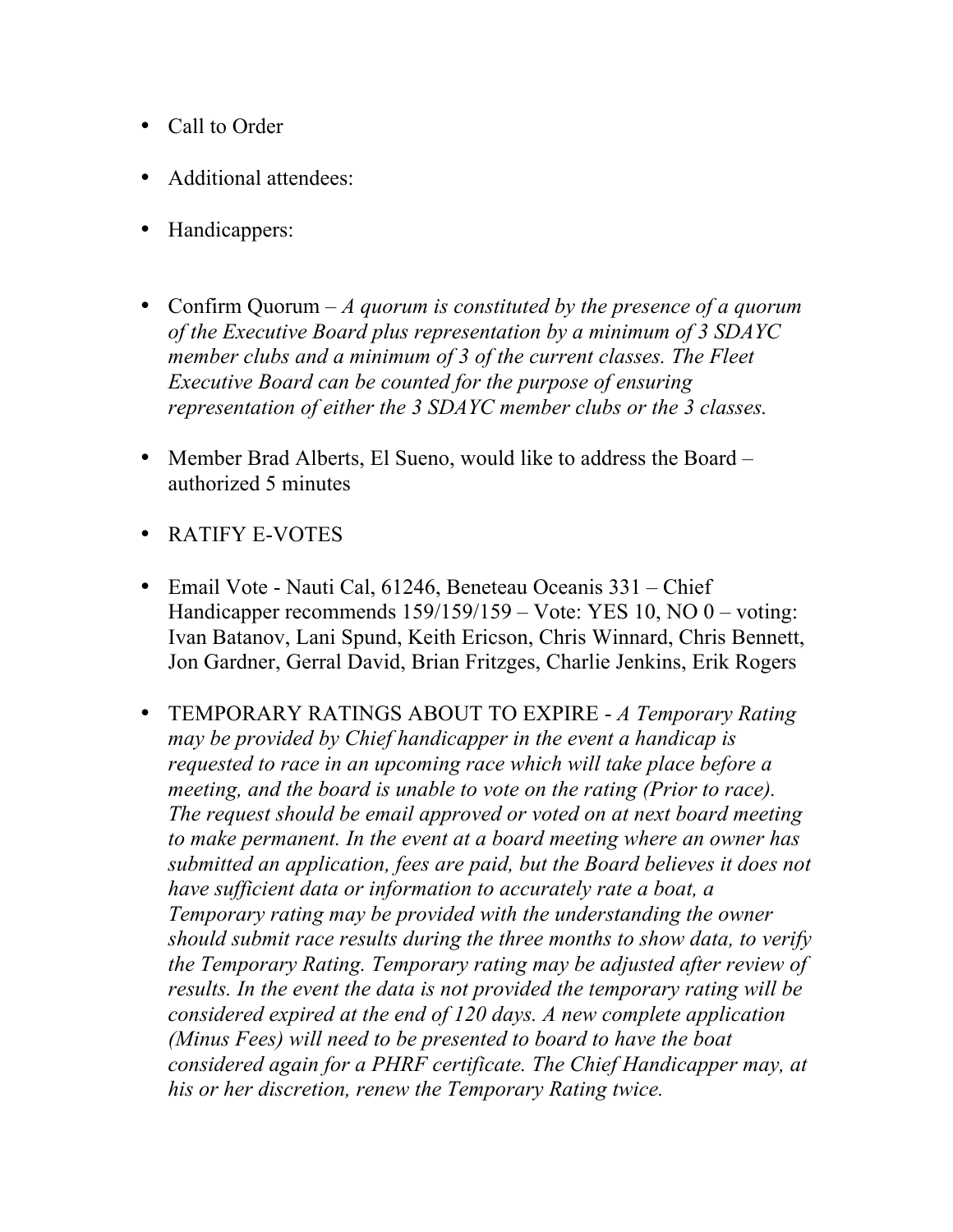- M Boats Soto 40, Zero Gravity, -*3/-9/-12 07/08/19*
- *Dencho Kernan 44, Volpe, -24/-36/-42, 07/08/19*
- *Bavaria 42, Audeamus, 120/114/114, 07/08/19*
- *Hobie 33 MH, Sizzle, 81/63/57, 07/1319*
- *Tartan 3700, Gaucho, 11/111/111, 08/14/19*
- *Beneteau Oceanis 35.1, Wayfinder, 153/153/153, 08/14/19*
- *Beneteau ASA First 22, Freedom 222/222/222/, 08/14/19*
- *Beneteau ASA First 22, Liberty 222/222/222/, 08/14/19*
- *Beneteau 331, Nauti Cal, 159/15//159, 08/19/19*
- RATING REVIEW
- Marlen, 5622, J35 anonymous rating review
- NEW BOATS 1. Application received by Roster Secretary at least 7 days before meeting. 2. Application complete. 3. Sail number properly obtained from U S Sailing or regionally from SCYA. 4. Dues paid 5. If the yacht is also certified by PHRF SoCal then PHRF SD will also submit to PHRF SoCal an Area G rating.
- Pendragon, 77000, TP52
- OLD BOATS
- Aeolos, 56440 owner claims to have paid for two certificates but only one shows on web site.

*From* Minutes of the Regular Board Meeting Tuesday February 21, 2017 - Aeolos, 56440, Beneteau 44.7 – Chief Handicapper suggests 33/33/33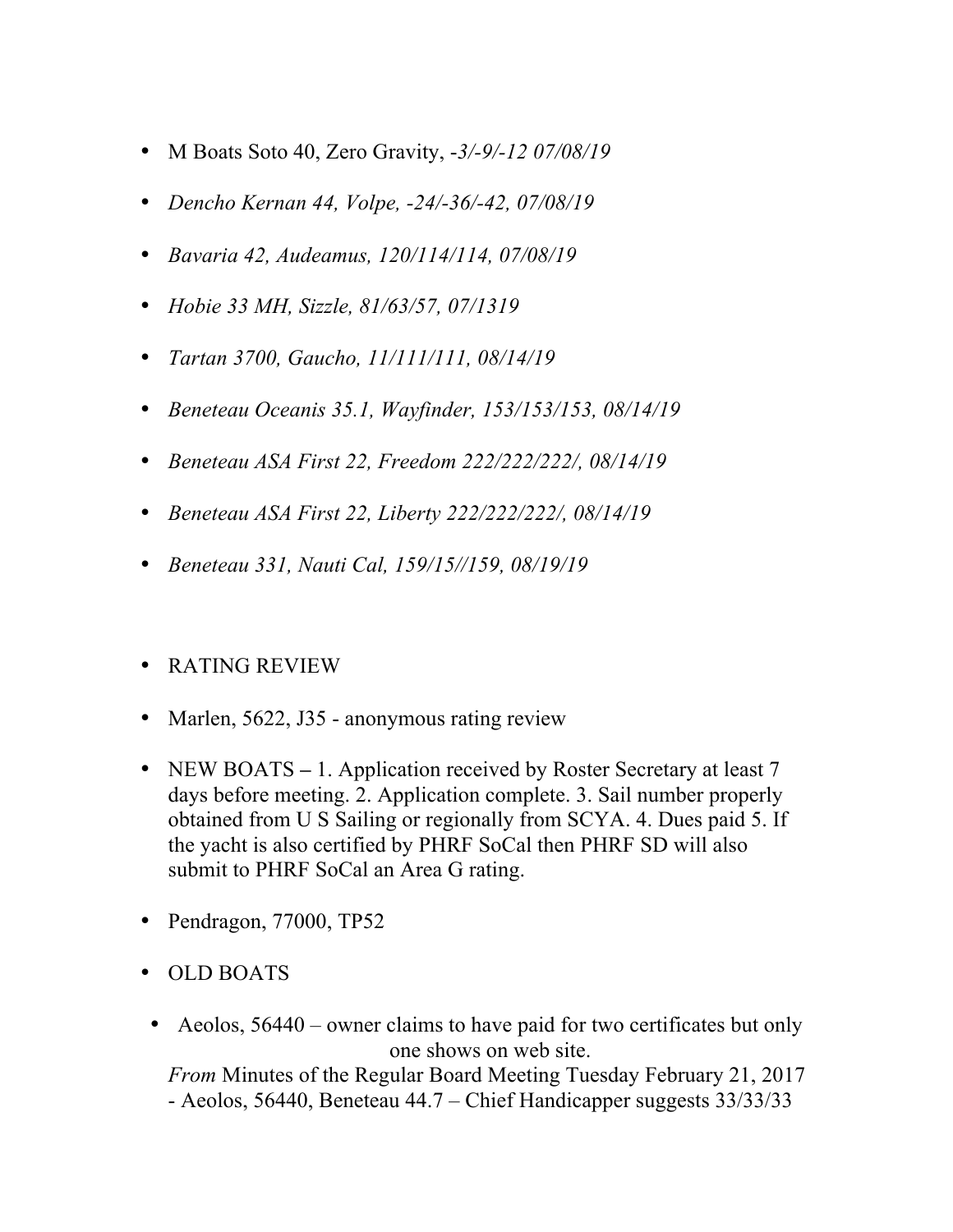## no sprit – by consent

From Minutes of the Regular Board Meeting - Tuesday, April 10, 2018 - Aeolos, Beneteau First 44.7, 56440 – *recent changes have been – Chief Handicapper recommends an adjustment +3, +3, +6 compared to Athena's current rating – 27, 21,18 – Vote – YES 9, No 0, Abstain 4* From Minutes of the Regular Board Meeting Tuesday, April 9, 2019 - Note there never was a Second Reading - **Aeolos, 56440, Beneteau First 44.7** – *Chief Handicapper recommends for the modified fixed bow sprit Temporary 27/21/18 Vote: YES 13, NO 0* 

- Need Update Second Reading Sizzle, 77855, Hobie 33 Fractional Jib/Masthead Spinnaker *First Reading* - *Chief Handicapper recommends 81/63/57 – Vote: YES 13, No 0*– Not listed with PHRF SoCal – *owner says application needs some corrections – after the corrections are received the Chief Handicapper will begin an* e*mail discussion*
- Second Reading Azure Vista, 7407, Hanse 455 certificate shows jib at 105 but owner thinks the rating was given with a jib of 150 – Not listed with PHRF SoCal – Chief Handicapper says boat was rated with 155% headsail actual maximum possible 105% - currently 81/78/78 – *Chief Handicapper recommends +12/+12/+12 = 93/90/90 – Vote: YES 12, NO 0*
- Next Meeting July 9, 201
- Adjourn Handicapping Meeting
- AREA G BUSINESS MEETING
- Call to Order
- Roll Call:
- Confirm Quorum *A majority of the Area Board members are required to form a quorum and to conduct business. All official actions of the Area Board which concern Ratings or Rating Reviews shall be conducted pursuant to Rules 1.5 and 4.5 of the Rules. All other official actions of the Area Board require a majority vote by the members who are present,*